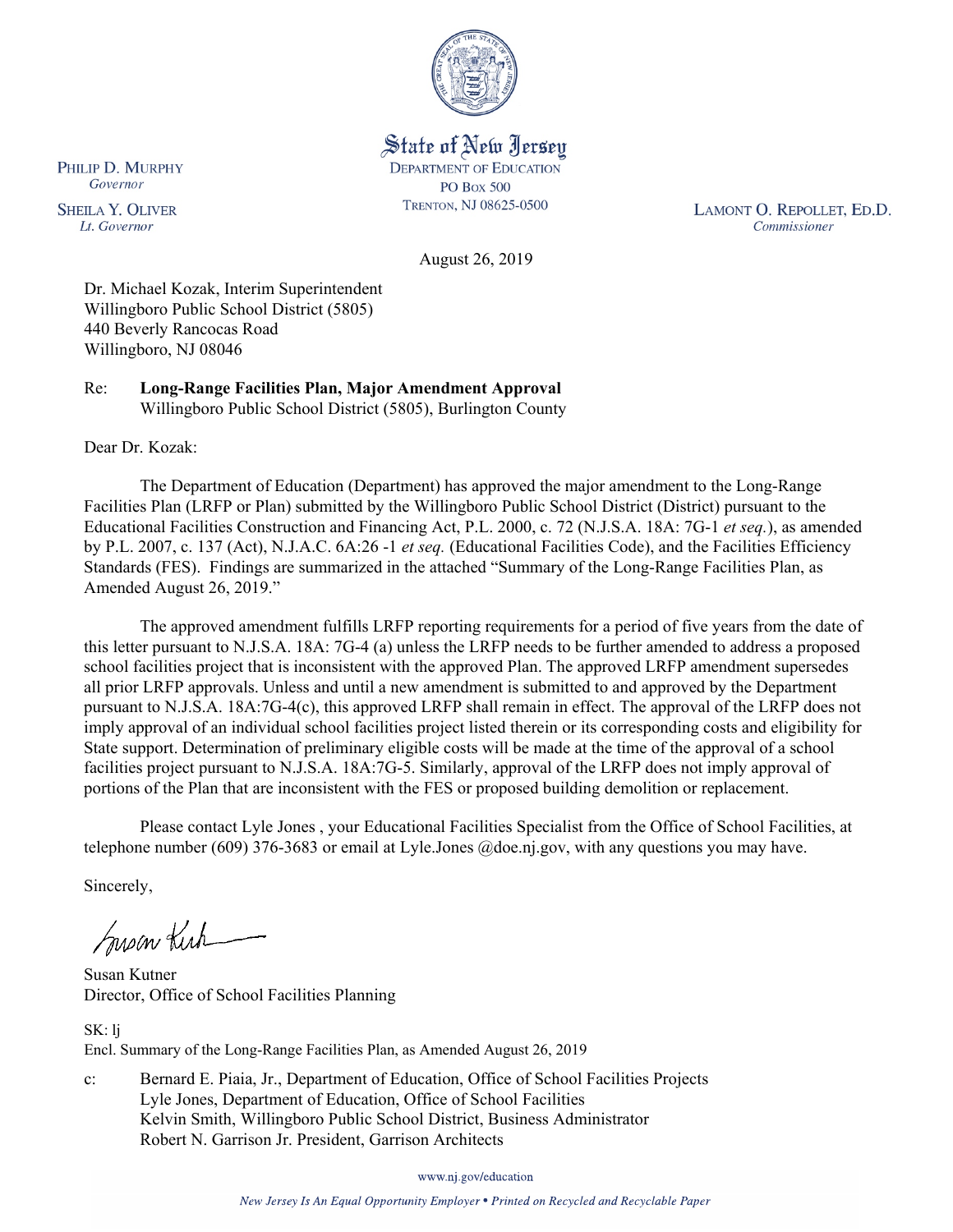# **Willingboro Public School District (5805) Summary of the Long-Range Facilities Plan, as Amended August 26, 2019**

The Department of Education (Department) has completed its review of the major amendment to the Long-Range Facilities Plan (LRFP or Plan) submitted by the Willingboro Public School District (District) pursuant to the Educational Facilities Construction and Financing Act, P.L. 2000, c. 72 (N.J.S.A. 18A: 7G-1 *et seq.*), as amended by P.L. 2007, c. 137 (Act), N.J.A.C. 6A:26-1 et seq. (Educational Facilities Code), and the Facilities Efficiency Standards (FES).

The following provides a summary of the District's approved amended LRFP. The summary is based on the standards set forth in the Act, the Educational Facilities Code, the FES, District-reported information in the Department's LRFP reporting system, and supporting documentation. The referenced reports in *italic* text are standard reports available on the Department's LRFP website.

### **1. Inventory Overview**

The District is classified as a Regular Operating District (ROD) for funding purposes. It provides services for students in grades PK-12.

The District identified existing and proposed schools, sites, buildings, rooms, and site amenities in its LRFP. Table 1 lists the number of existing and proposed district schools, sites, and buildings. Detailed information can be found in the *School Asset Inventory Report* and the *Site Asset Inventory Report.*

**As directed by the Department, school facilities projects that have received initial approval by the Department and have been approved by the voters, if applicable, are represented as "existing" in the LRFP.** Approved projects that include new construction and/or the reconfiguration/reassignment of existing program space are as follows: n/a.

|  | Table 1: Number of Schools, School Buildings, and Sites |
|--|---------------------------------------------------------|
|--|---------------------------------------------------------|

|                                              | <b>Existing</b> | <b>Proposed</b> |
|----------------------------------------------|-----------------|-----------------|
| Number of Schools (assigned DOE school code) |                 | 10              |
| Number of School Buildings <sup>1</sup>      |                 | 10              |
| Number of Non-School Buildings <sup>2</sup>  |                 |                 |
| Number of Vacant Buildings                   |                 |                 |
| Number of Sites                              |                 |                 |

*1 Includes district-owned buildings and long-term leases serving students in district-operated programs 2 Includes occupied district-owned buildings not associated with a school, such as administrative or utility buildings*

Based on the existing facilities inventory submitted by the District:

- Schools using leased buildings (short or long-term):  $n/a$
- Schools using temporary classroom units (TCUs), excluding TCUs supporting construction:  $n/a$
- Vacant/unassigned school buildings: former McGinley School, Martin Luther King, Jr. School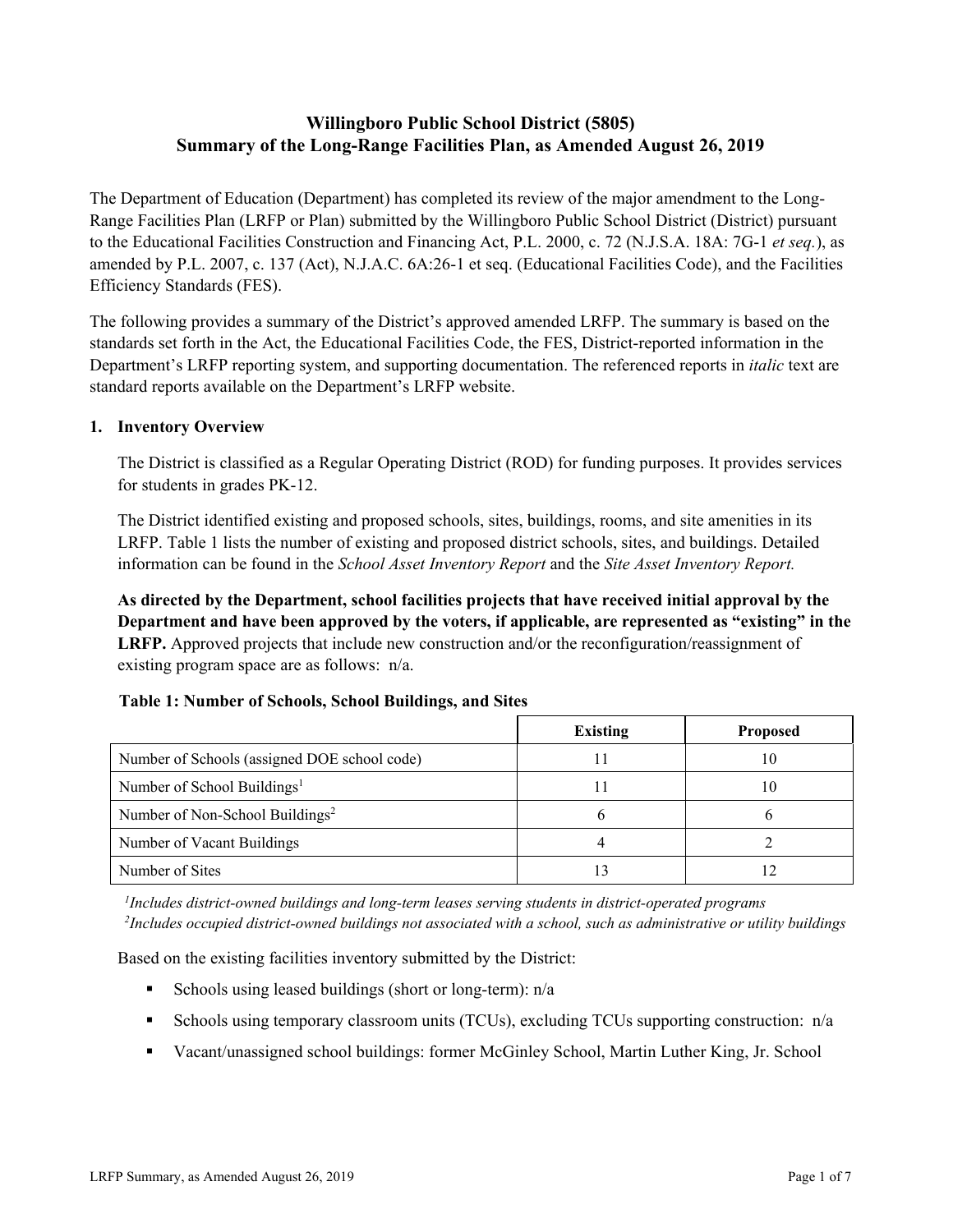**FINDINGS** The Department has determined that the proposed inventory is adequate for approval of the District's LRFP amendment. However, the LRFP determination does not imply approval of an individual school facilities project listed within the LRFP; the District must submit individual project applications for project approval.

# **2. District Enrollments**

The District determined the number of students, or "proposed enrollments," to be accommodated for LRFP planning purposes on a district-wide basis and in each school.

The Department minimally requires the submission of a standard cohort-survival projection using historic enrollment data from the Application for School State Aid (ASSA) or NJ Smart. The cohort-survival method projection method forecasts future students based upon the survival of the existing student population as it moves from grade to grade. A survival ratio of less than 1.00 indicates a loss of students, while a survival ratio of more than 1.00 indicates the class size is increasing. For example, if a survival ratio tracking first to second grade is computed to be 1.05, the grade size is increasing by 5% from one year to the next. The cohort-survival projection methodology works well for communities with stable demographic conditions. Atypical events impacting housing or enrollments, such as an economic downturn that halts new housing construction or the opening of a charter or private school, typically makes a cohort-survival projection less reliable.

#### **Proposed enrollments are based on a standard cohort-survival enrollment projection.**

Adequate supporting documentation was submitted to the Department to justify the proposed enrollments. Table 2 provides a comparison of existing and projected enrollments. All totals include special education students.

| <b>Grades</b>                | <b>Existing Enrollments</b><br>2018-2019 | <b>District Proposed Enrollments</b><br>2023-2024 |
|------------------------------|------------------------------------------|---------------------------------------------------|
| PK (excl. private providers) | 268                                      | 297                                               |
| Grades K-5                   | 1,606                                    | 1,407                                             |
| Grades 6-8                   | 769                                      | 507                                               |
| Grades 9-12                  | 695                                      | 600                                               |
| <b>Totals K-12</b>           | 3,338                                    | 2,811                                             |

#### **Table 2: Enrollments**

**FINDINGS** The Department has determined the District's proposed enrollments to be acceptable for approval of the District's LRFP amendment. The Department will require a current enrollment projection at the time an application for a school facilities project is submitted incorporating the District's most recent enrollments in order to verify that the LRFP's planned capacity is appropriate for the updated enrollments.

#### **3. District Practices Capacity**

Based on information provided in the room inventories, *District Practices Capacity* was calculated for each school building to determine whether adequate capacity is proposed for the projected enrollments based on district scheduling and class size practices. The capacity totals assume instructional buildings can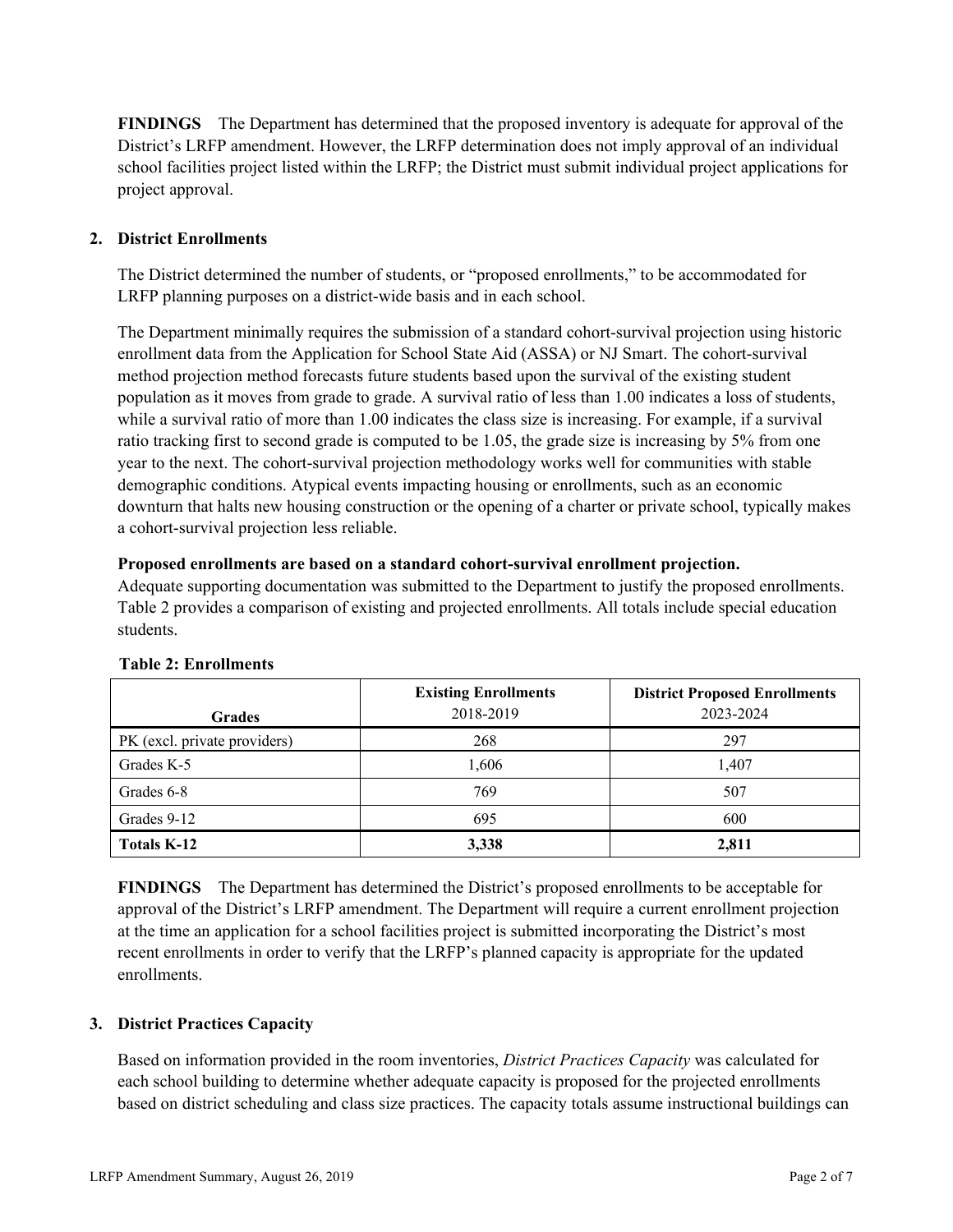be fully utilized regardless of school sending areas, transportation, and other operational issues. The calculations only consider district-owned buildings and long-term leases; short term leases and temporary buildings are excluded. A capacity utilization factor of 90% for classrooms serving grades K-8 and 85% for classrooms serving grades 9-12 is applied in accordance with the FES. No capacity utilization factor is applied to preschool classrooms.

In certain cases, districts may achieve adequate District Practices Capacity to accommodate enrollments but provide inadequate square feet per student in accordance with the FES, resulting in educational adequacy issues and "Unhoused Students." Unhoused students are considered in the "Functional Capacity" calculations used to determine potential State support for school facilities projects and are analyzed in Section 4.

Table 3 provides a summary of proposed enrollments and existing and proposed District-wide capacities. Detailed information can be found in the LRFP website reports titled *FES and District Practices Capacity Report, Existing Rooms Inventory Report, and Proposed Rooms Inventory Report.*

| <b>Grades</b>          | <b>Proposed</b><br><b>Enrollments</b> | <b>Existing</b><br><b>District</b><br><b>Practices</b><br>Capacity | <b>Existing</b><br>Deviation* | <b>Proposed</b><br><b>District</b><br><b>Practices</b><br>Capacity | <b>Proposed</b><br>Deviation* |
|------------------------|---------------------------------------|--------------------------------------------------------------------|-------------------------------|--------------------------------------------------------------------|-------------------------------|
| Elementary (PK-5)      | 1,677                                 | 2,666.94                                                           | 989.94                        | 2,643.67                                                           | 966.67                        |
| Middle $(6-8)$         | 507                                   | 1,073.66                                                           | 566.66                        | 1,130.67                                                           | 623.67                        |
| High $(9-12)$          | 601                                   | 1,224.85                                                           | 623.85                        | 1,224.85                                                           | 623.85                        |
| <b>District Totals</b> | 2,785                                 | 4,962.45                                                           | 2,180.45                      | 4,999.19                                                           | 2,214.19                      |

**Table 3: District Practices Capacity Analysis**

*\* Positive numbers signify surplus capacity; negative numbers signify inadequate capacity. Negative values for District Practices capacity are acceptable for approval if proposed enrollments do not exceed 100% capacity utilization.*

Considerations:

- Based on the proposed enrollments and existing room inventories, the District is projected to have inadequate capacity for the following grade groups, assuming all school buildings can be fully utilized: n/a
- Adequate justification has been provided by the District if the proposed capacity for a school significantly deviates from the proposed enrollments. Generally, surplus capacity is acceptable for LRFP approval if additional capacity is not proposed through new construction.

**FINDINGS**The Department has determined that proposed District capacity, in accordance with the proposed enrollments, is adequate for approval of the District's LRFP amendment. The Department will require a current enrollment projection at the time an application for a school facilities project is submitted, incorporating the District's most recent Fall Enrollment Report, in order to verify that the LRFP's planned capacity meets the District's updated enrollments.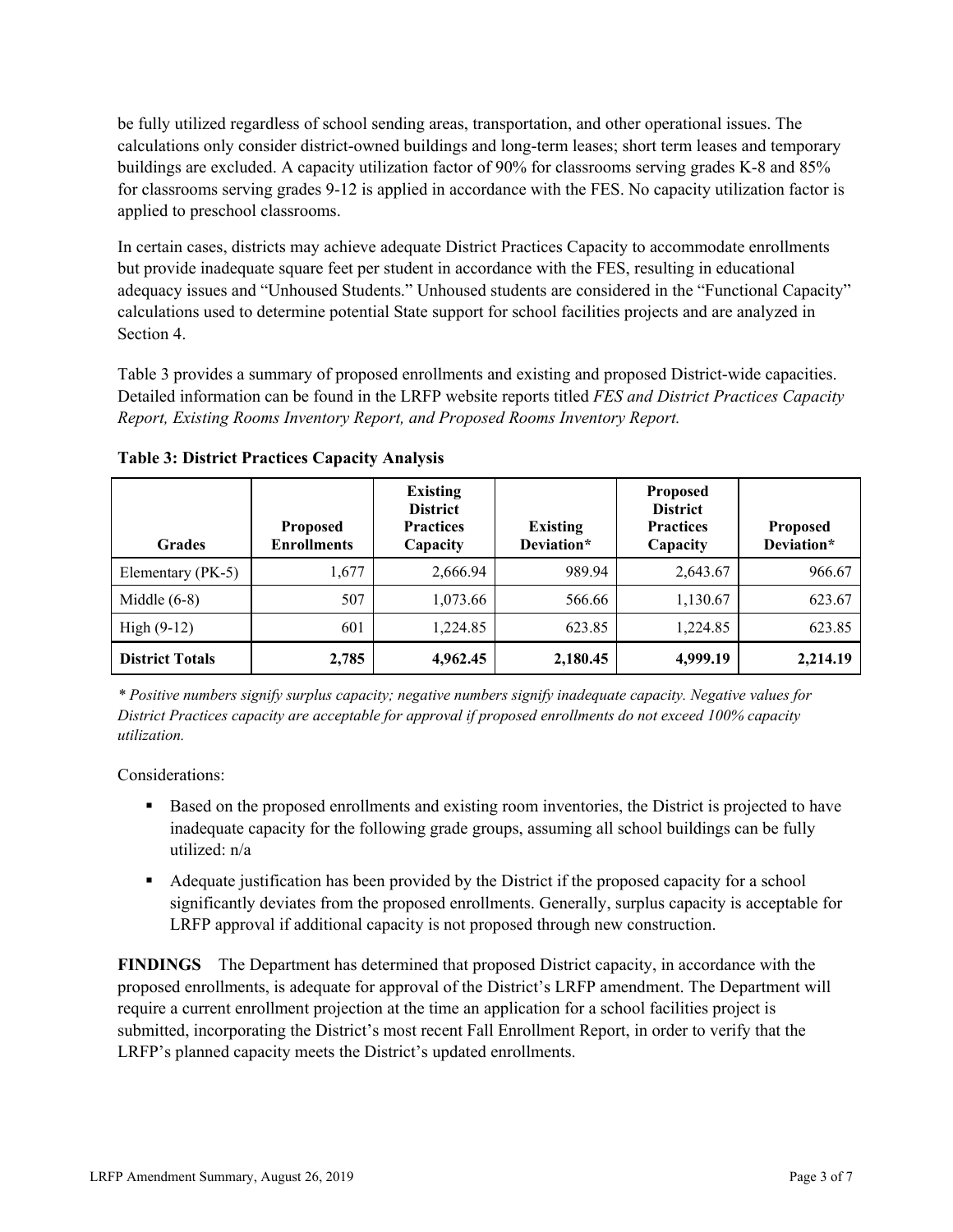### **4. New Construction Funding Eligibility**

*Functional Capacity* was calculated and compared to the proposed enrollments to provide a preliminary estimate of Unhoused Students and new construction funding eligibility.

*Functional Capacity* is the adjusted gross square footage of a school building *(total gross square feet minus excluded space)* divided by the minimum area allowance per full-time equivalent student for the grade level contained therein. *Unhoused Students* is the number of students projected to be enrolled in the District that exceeds the Functional Capacity of the District's schools pursuant to N.J.A.C. 6A:26-2.2(c). *Excluded Square Feet* includes (1) square footage exceeding the FES for any pre-kindergarten, kindergarten, general education, or self-contained special education classroom; (2) grossing factor square footage *(corridors, stairs, mechanical rooms, etc.)* that exceeds the FES allowance, and (3) square feet proposed to be demolished or discontinued from use. Excluded square feet may be revised during the review process for individual school facilities projects.

Table 4 provides a preliminary assessment of the Functional Capacity, Unhoused Students, and Estimated Maximum Approved Area for Unhoused Students for each FES grade group. The calculations exclude temporary facilities and short-term leased buildings. School buildings proposed for whole or partial demolition or reassignment to a non-school use are excluded from the calculations pending project application review. If a building is proposed to be reassigned to a different school, the square footage is applied to the proposed grades after reassignment. Buildings that are not assigned to a school are excluded from the calculations. In addition, only preschool students eligible for state funding (former ECPA students) are included. Detailed information concerning the calculations can be found in the *Functional Capacity and Unhoused Students Report* and the *Excluded Square Footage Report.*

|                                                | $PK/K-5$ | $6 - 8$  | $9-12$   | <b>Total</b> |
|------------------------------------------------|----------|----------|----------|--------------|
| PK Eligible Students/K-12 Proposed Enrollments | 1,677    | 507      | 601      |              |
| FES Area Allowance (SF/student)                | 125.00   | 134.00   | 151.00   |              |
| <b>Prior to Completion of Proposed Work:</b>   |          |          |          |              |
| <b>Existing Gross Square Feet</b>              | 356,986  | 211,245  | 289,451  | 857,682      |
| Adjusted Gross Square Feet                     | 309,891  | 196,451  | 272,013  | 778,355      |
| <b>Adjusted Functional Capacity</b>            | 2,463.26 | 1,480.85 | 1,801.41 |              |
| Unhoused Students                              | 0.00     | 0.00     | 0.00     |              |
| Est. Max. Area for Unhoused Students           | 0.00     | 0.00     | 0.00     |              |
| <b>After Completion of Proposed Work:</b>      |          |          |          |              |
| Gross Square Feet                              | 356,986  | 211,245  | 289,451  | 857,682      |
| New Gross Square Feet                          | $\theta$ | $\theta$ | $\theta$ | $\theta$     |
| Adjusted Gross Square Feet                     | 309,891  | 196,451  | 272,013  | 778,355      |
| <b>Functional Capacity</b>                     | 2,463.26 | 1,480.85 | 1,801.41 |              |
| Unhoused Students after Construction           | 0.00     | 0.00     | 0.00     |              |
| Est. Max. Area Remaining                       | 0.00     | 0.00     | 0.00     |              |

#### **Table 4: Estimated Maximum Approved Area for Unhoused Students**

Facilities used for non-instructional or non-educational purposes are ineligible for State support under the Act. However, projects for such facilities shall be reviewed by the Department to determine whether they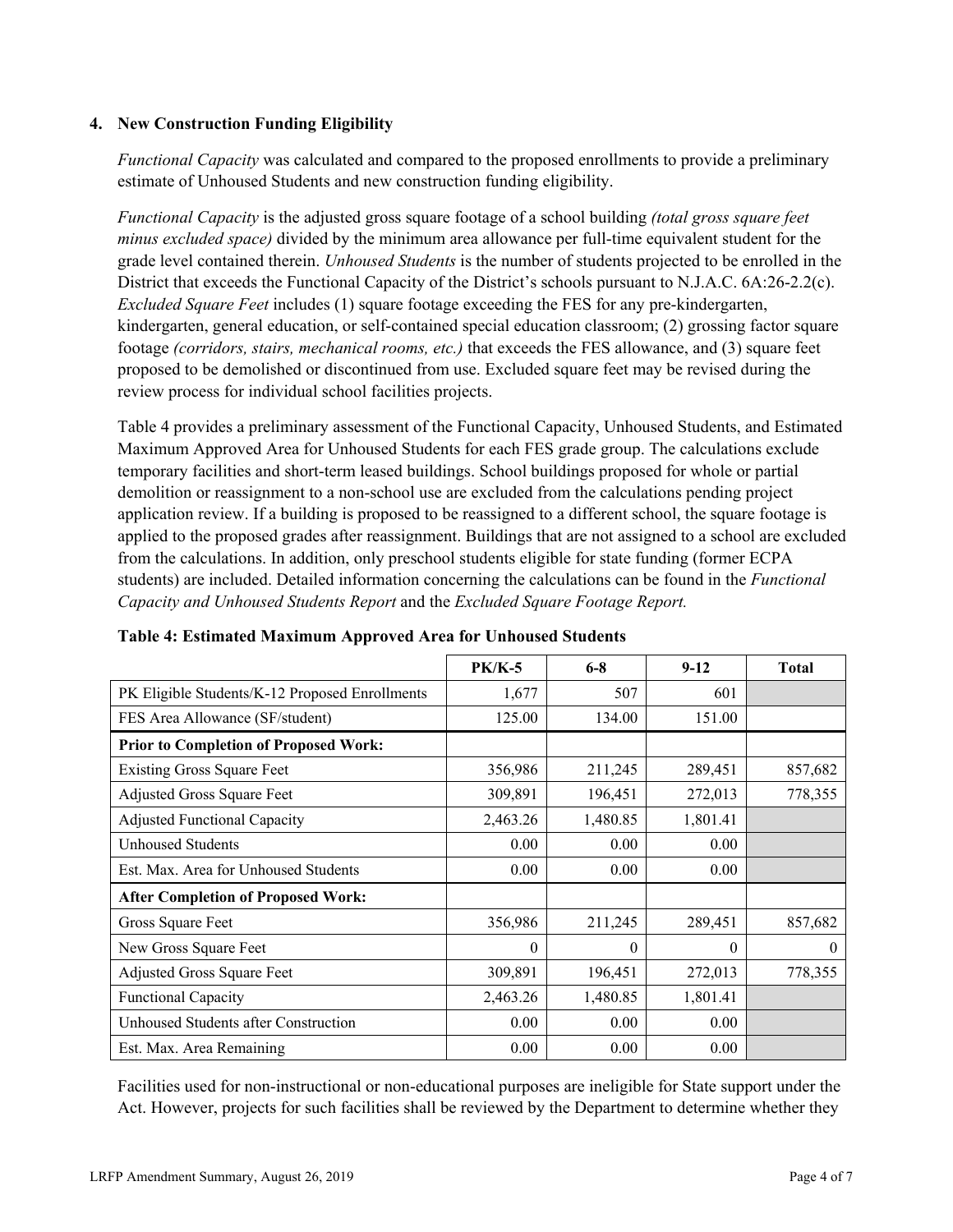are consistent with the District's LRFP and whether the facility, if it is to house students (full or part time) conforms to educational adequacy requirements. These projects shall conform to all applicable statutes and regulations.

Estimated costs represented in the LRFP by the District are for capital planning purposes only. The estimates are not intended to represent preliminary eligible costs or final eligible costs of approved school facilities projects.

Considerations:

- The District does not have approved projects pending completion, as noted in Section 1, that impact the Functional Capacity calculations.
- The Functional Capacity calculations *exclude* square feet proposed for demolition or discontinuation for the following FES grade groups and school buildings pending a feasibility study and project review: n/a .
- Based on the preliminary assessment, the District has Unhoused Students prior to the completion of proposed work for the following FES grade groups: n/a .
- New construction is proposed for the following FES grade groups:  $n/a$ .
- **Proposed new construction exceeds the estimated maximum area allowance for Unhoused** Students prior to the completion of the proposed work for the following grade groups: n/a .
- The District, based on the preliminary LRFP assessment, will not have Unhoused Students after completion of the proposed LRFP work. If the District is projected to have Unhoused Students, adequate justification has been provided to confirm educational adequacy in accordance with Section 6 of this determination.

**FINDINGS** Functional Capacity and Unhoused Students calculated in the LRFP are preliminary estimates. Preliminary Eligible Costs (PEC) and Final Eligible Costs (FEC) will be included in the review process for specific school facilities projects. A feasibility study undertaken by the District is required if building demolition or replacement is proposed per N.J.A.C. 6A:26-2.3(b)(10).

# **5. Proposed Work**

The District assessed program space, capacity, and physical plant deficiencies to determine corrective actions. Capital maintenance, or *"system actions,"* address physical plant deficiencies due to operational, building code, and /or life cycle issues. Inventory changes, or *"inventory actions,*" add, alter, or eliminate sites, site amenities, buildings, and/or rooms.

The Act (N.J.S.A. 18A:7G-7b) provides that all school facilities shall be deemed suitable for rehabilitation unless a pre-construction evaluation undertaken by the District demonstrates to the satisfaction of the Commissioner that the structure might pose a risk to the safety of the occupants even after rehabilitation or that rehabilitation is not cost-effective. Pursuant to N.J.A.C. 6A:26-2.3(b)(10), the Commissioner may identify school facilities for which new construction is proposed in lieu of rehabilitation for which it appears from the information presented that new construction is justified, provided, however, that for such school facilities so identified, the District must submit a feasibility study as part of the application for the specific school facilities project. The cost of each proposed building replacement is compared to the cost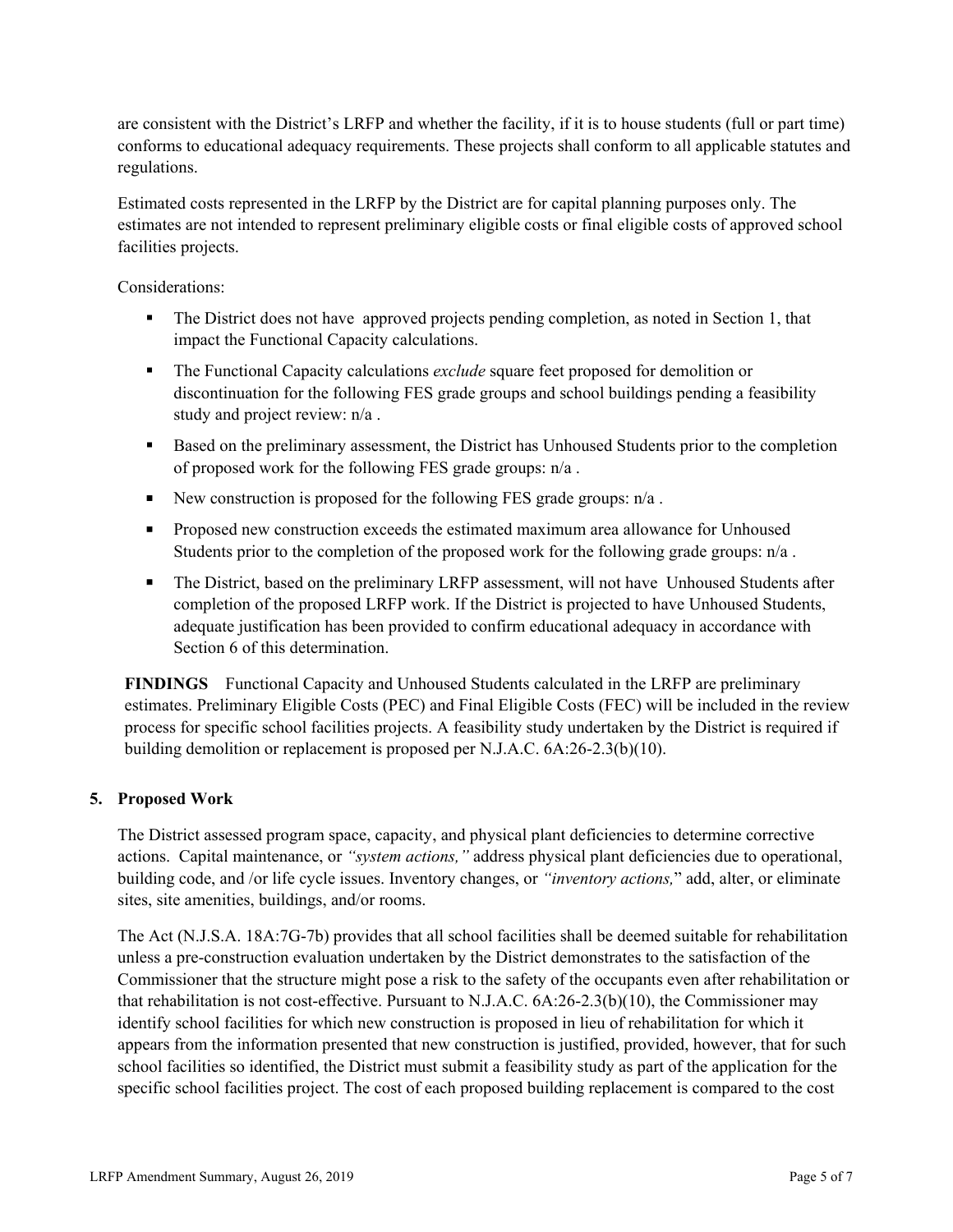of additions or rehabilitation required to eliminate health and safety deficiencies and to achieve the District's programmatic model.

Table 5 lists the scope of work proposed for each school based on the building(s) serving their student population. Detailed information can be found in the LRFP website reports titled *"School Asset Inventory," "LRFP Systems Actions Summary," and "LRFP Inventory Actions Summary."*

With the completion of the proposed work, the following schools are proposed to be eliminated:  $n/a$ ; the following schools are proposed to be added: n/a .

| <b>Proposed Scope of Work</b>                                                                  | <b>Applicable Schools</b>     |
|------------------------------------------------------------------------------------------------|-------------------------------|
| Renovation only (no new construction)                                                          |                               |
| System actions only (no inventory actions)                                                     | Willingboro High School (053) |
| Existing inventory actions only (no systems actions)                                           | n/a                           |
| Systems and inventory changes                                                                  | n/a                           |
| <b>New construction</b>                                                                        |                               |
| Building addition only (no systems or existing inventory actions)                              | n/a                           |
| Renovation and building addition (system, existing inventory,<br>and new construction actions) | n/a                           |
| New building on existing site                                                                  | n/a                           |
| New building on new or expanded site                                                           | n/a                           |
| Site and building disposal (in addition to above scopes)                                       |                               |
| Partial building demolition                                                                    | n/a                           |
| Whole building demolition                                                                      | n/a                           |
| Site and building disposal or discontinuation of use                                           | former McGinley School        |

### **Table 5. School Building Scope of Work**

**FINDINGS** The Department has determined that the proposed work is adequate for approval of the District's LRFP amendment. However, Department approval of proposed work in the LRFP does not imply the District may proceed with a school facilities project. The District must submit individual project applications with cost estimates for Department project approval. Both school facilities project approval and other capital project review require consistency with the District's approved LRFP.

# **6. Proposed Room Inventories and the Facilities Efficiency Standards**

The District's proposed school buildings were evaluated to assess general educational adequacy in terms of compliance with the FES area allowance pursuant to N.J.A.C. 6A:26-2.2 and 2.3.

District schools are not proposed to provide less square feet per student than the FES after the completion of proposed work as indicated in Table 5.

**FINDINGS** The Department has determined that the District's proposed room inventories are adequate for LRFP approval. If school(s) are proposed to provide less square feet per student than the FES area allowance, the District has provided justification indicating that the educational adequacy of the facility will not be adversely affected and has been granted an FES waiver by the Department pending project submission and review. This determination does not include an assessment of eligible square feet for State